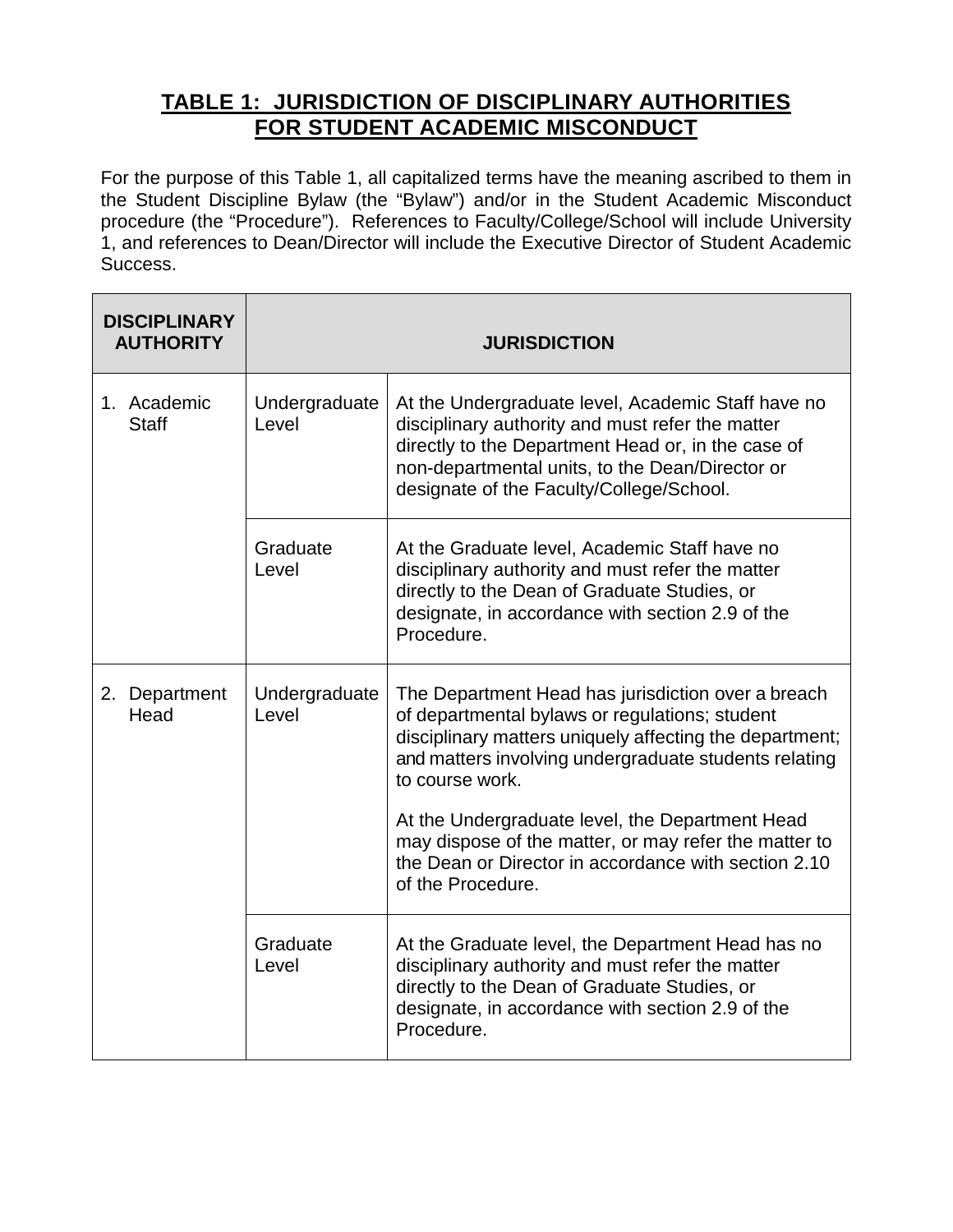| <b>DISCIPLINARY</b><br><b>AUTHORITY</b>                     | <b>JURISDICTION</b>                                                                                                                                                                                                                                                                                                                                                                                                                                                                                                          |                                                                                                                                                                                                                                                   |
|-------------------------------------------------------------|------------------------------------------------------------------------------------------------------------------------------------------------------------------------------------------------------------------------------------------------------------------------------------------------------------------------------------------------------------------------------------------------------------------------------------------------------------------------------------------------------------------------------|---------------------------------------------------------------------------------------------------------------------------------------------------------------------------------------------------------------------------------------------------|
| 3. Dean $/$<br><b>Directors</b>                             | Undergraduate<br>Level                                                                                                                                                                                                                                                                                                                                                                                                                                                                                                       | The Dean/Director has jurisdiction over a breach<br>of Faculty/College/School bylaws or regulations<br>and over all other disciplinary matters uniquely<br>affecting the Faculty/College/School that do not<br>affect the University generally.   |
|                                                             |                                                                                                                                                                                                                                                                                                                                                                                                                                                                                                                              | If the disciplinary matter relates to a course other<br>than a course offered by the<br>Faculty/College/School in which the Student is<br>registered, the Dean/Director must act in<br>accordance with sections 2.8 and 2.21 of the<br>Procedure. |
|                                                             | Graduate<br>Level                                                                                                                                                                                                                                                                                                                                                                                                                                                                                                            | At the Graduate level, the Dean or Director must<br>refer the matter directly to the jurisdiction of the<br>Dean of Graduate Studies, or designate.                                                                                               |
| 4. Dean of<br>Graduate<br><b>Studies</b>                    | The Dean of Graduate Studies has jurisdiction over a breach of<br>Faculty of Graduate Studies bylaws or regulations and over all<br>other disciplinary matters uniquely affecting the Faculty of<br>Graduate Studies that do not affect the University generally.<br>The Dean of the Faculty of Graduate Studies will consult with the<br>Registrar over all disciplinary matters involving false or misleading<br>information supplied in connection with applications for admission<br>to the Faculty of Graduate Studies. |                                                                                                                                                                                                                                                   |
| 5. Executive<br>Director of<br>Enrolment<br><b>Services</b> | The Executive Director has jurisdiction over all disciplinary matters<br>involving false or misleading information supplied in connection<br>with applications for admission to Faculties/Colleges/Schools,<br>except the Faculty of Graduate Studies.<br>The Executive Director of Enrolment Services may delegate                                                                                                                                                                                                          |                                                                                                                                                                                                                                                   |
|                                                             |                                                                                                                                                                                                                                                                                                                                                                                                                                                                                                                              | jurisdiction to an ad hoc committee to hear and determine any<br>disciplinary matter within the Executive Director's jurisdiction.                                                                                                                |